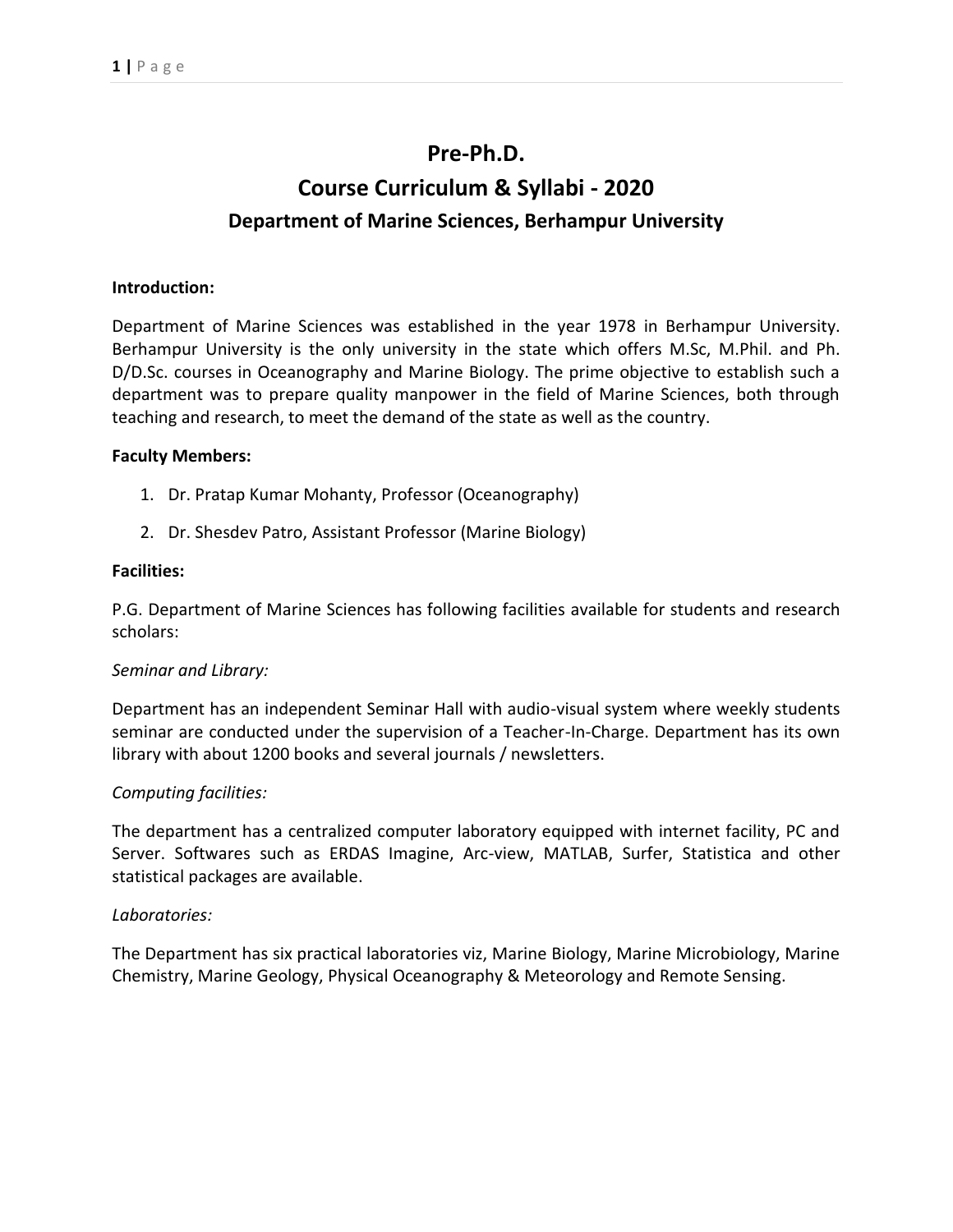## **Syllabus for Pre-Ph.D. (Marine Biology)**

The Syllabus includes theories/dissertations/seminar presentations wherever necessary. A list of Text Books is provided against each paper for all Semesters. However, students may also make use of authentic online sources for their benefit.

## **General Course Framework & Structure**

Total Credits- 16 & Core papers (C): 04; Elective Papers (E): 01

| <b>Course Code</b>               | <b>Title of the Paper</b>                                                                                                 | <b>Total</b><br><b>Mark</b> | Credit |
|----------------------------------|---------------------------------------------------------------------------------------------------------------------------|-----------------------------|--------|
| <b>MARB MPC1</b>                 | <b>Research Methodology</b>                                                                                               | 100                         | 4      |
| <b>MARB MPC2</b>                 | Advances in Biological Oceanography                                                                                       | 100                         | 4      |
| MARB MPC3                        | <b>Research and Publication Ethics</b>                                                                                    | 50                          | 2      |
| MARB MPC4                        | Literature Review & Seminar Presentation                                                                                  | 50                          | 2      |
|                                  | (Presentation with a review report based on review<br>of 05 important published research articles of<br>reputed journals) |                             |        |
| <b>MARB MPE1</b>                 | Marine Plankton and Productivity                                                                                          | 100                         | 4      |
| <b>MARB MPE2</b>                 | <b>Benthic Ecology</b>                                                                                                    | 100                         | 4      |
| <b>MARB MPE3</b>                 | Marine Ecology and Biodiversity Conservation                                                                              | 100                         | 4      |
| <b>MARB MPE4</b>                 | <b>Marine Fisheries</b>                                                                                                   | 100                         | 4      |
| <b>MARB MPE5</b>                 | <b>Coastal and Marine Aquaculture</b>                                                                                     | 100                         | 4      |
| <b>MARB MPE6</b>                 | Marine Biotechnology                                                                                                      | 100                         | 4      |
| <b>MARB MPE7</b>                 | Marine Microbiology                                                                                                       | 100                         | 4      |
| Total Marks/Credit (C 04 + E 01) |                                                                                                                           |                             | 16     |

*A student has to opt any one among the elective papers (E) related to their research interest*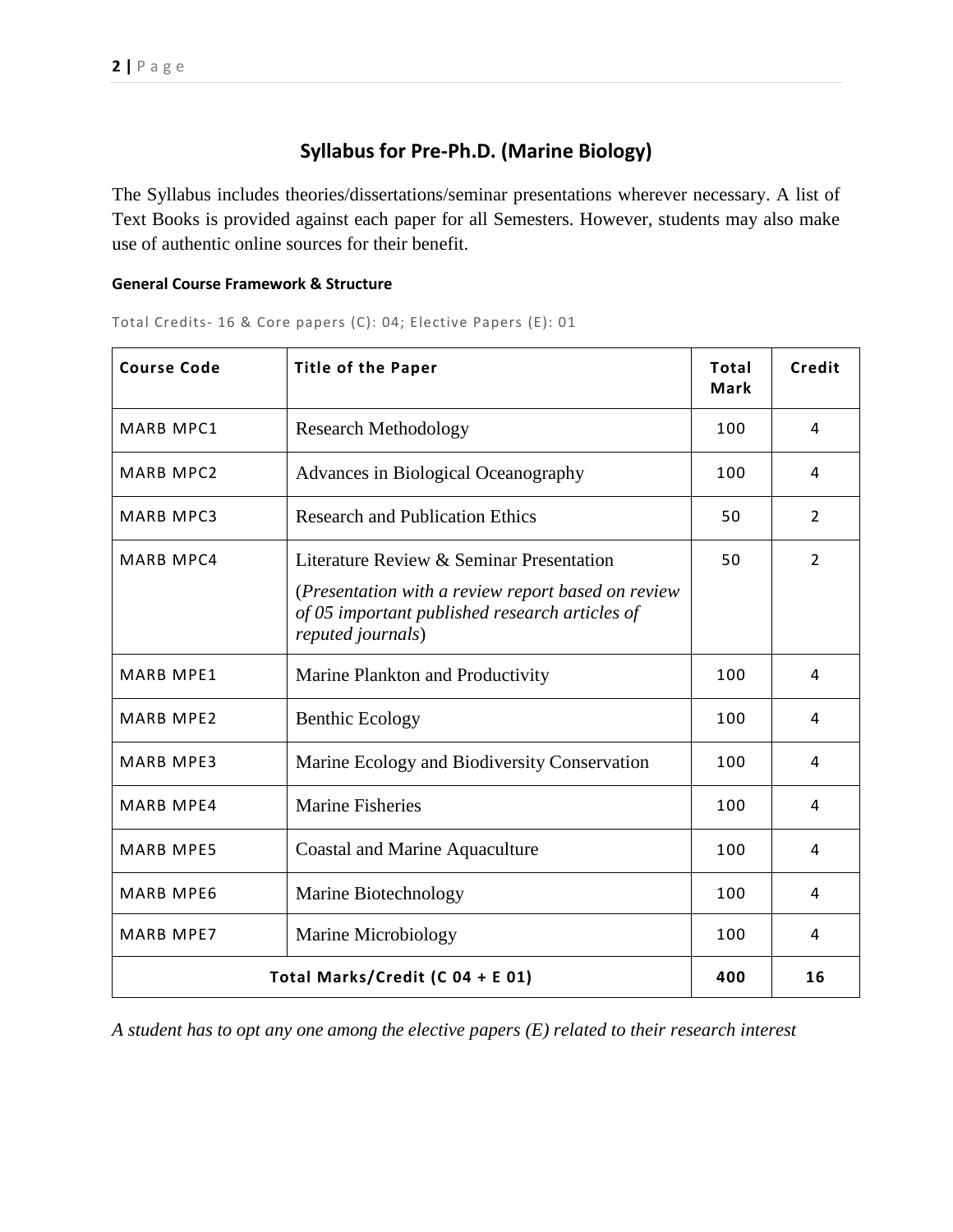**Credits:** 04 **Core/Elective:** Core

| <b>Course Name:</b> | <b>Research Methodology</b> |
|---------------------|-----------------------------|
|---------------------|-----------------------------|

**Course No.: MARB MPC1** 

| <b>Units</b> | <b>Contents</b>                                                                                                                     | <b>Hours</b> |
|--------------|-------------------------------------------------------------------------------------------------------------------------------------|--------------|
| Unit 1       | <b>Statistical analysis and computer application</b>                                                                                | 15           |
|              | Use of MS office word, Ms office excel, PowerPoint presentation                                                                     |              |
|              | Standard deviation, mean, median, mode, simple correlation and<br>regress analysis, analysis of variance, one way and two way ANOVA |              |
| Unit 2       | Research methodology in plankton studies                                                                                            | 15           |
|              | Collection and preservation of phytoplankton                                                                                        |              |
|              | Quantitative and qualitative analysis of phytoplankton                                                                              |              |
|              | Standing stock measurement and estimation of biomass<br>0t<br>phytoplankton                                                         |              |
|              | Collection and preservation of zooplankton                                                                                          |              |
|              | Methods of qualitative and quantitative analysis of zooplankton                                                                     |              |
|              | Standing stock measurement/biomass estimation of zooplankton                                                                        |              |
| Unit 3       | Research methodology in study of benthos and ecological sensitive<br>areas                                                          | 15           |
|              | Methods of collection of benthos from rocky, sandy and muddy shore<br>using quadrate sampling and core sampling                     |              |
|              | Preservation of benthos                                                                                                             |              |
|              | Standing stock assessment of macro and meiofauna                                                                                    |              |
|              | Qualitative and quantitative analysis of macrofauna and meiofauna                                                                   |              |
|              | Survey methodology for salt marsh, seagrass, mangrove and coral<br>reef ecosystems                                                  |              |
| Unit 4       | Research methodology in fishery                                                                                                     | 15           |
|              | Methods of population size estimation of pelagic and demersal fishes                                                                |              |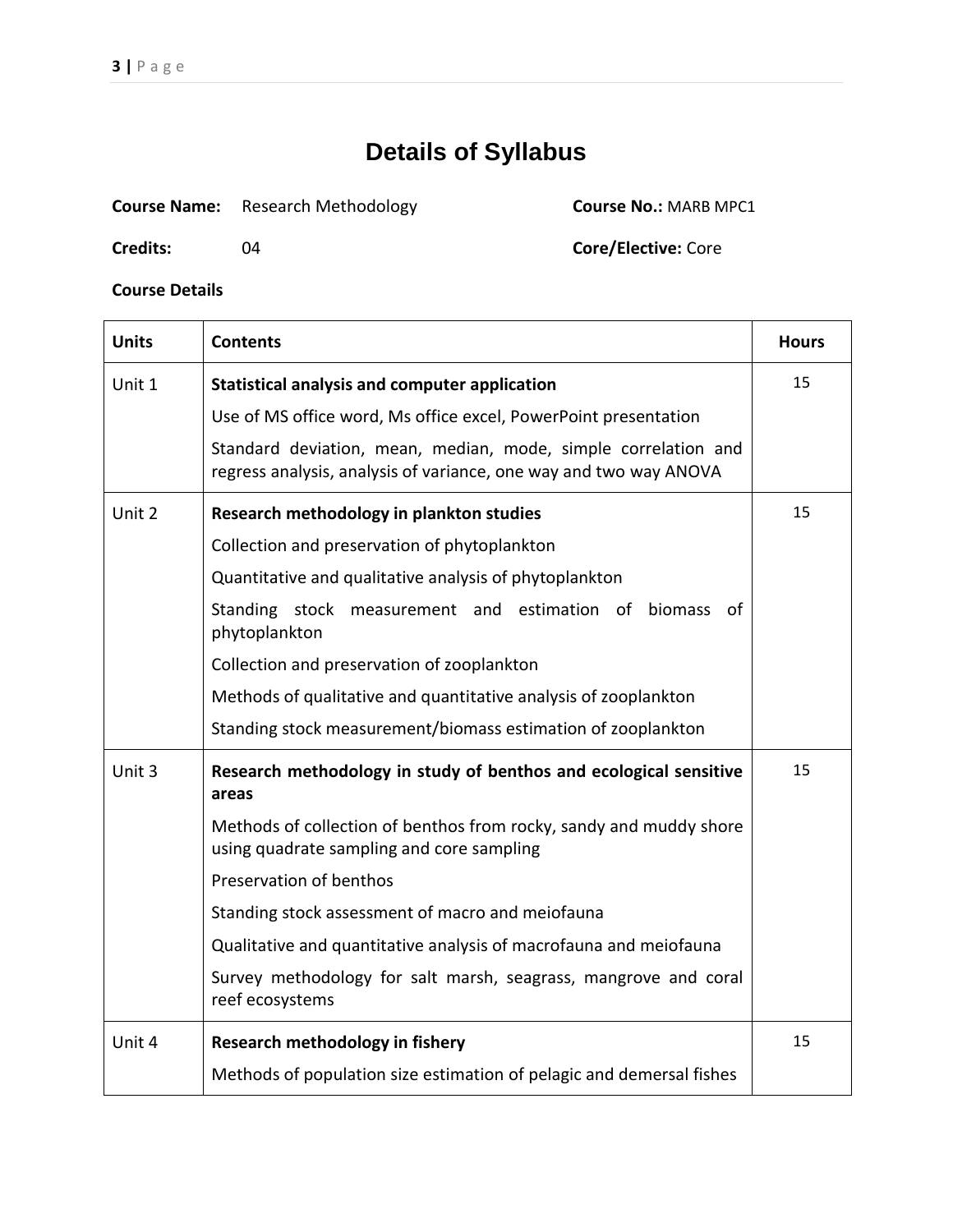| <b>Units</b> | <b>Contents</b>                                                                            | <b>Hours</b> |
|--------------|--------------------------------------------------------------------------------------------|--------------|
|              | Collection,                                                                                |              |
|              | Transportation and preservation of fish sample for biochemical and<br>karyological studies |              |
|              | Methods of fish seed collection from natural environment                                   |              |
|              | Methods of transportation of seed materials                                                |              |

- 1. Raymont, J.E. G, 1973. Plankton and Productivity in the Ocean (Vol.-1) Pergamon Press, London
- 2. Lalli & Person: Biological Oceanography, Pergamon Press, London
- 3. English, S., Wilkinson, C., Baker, V., 1997. Survey Manual for Tropical Marine Resources, Australian Institute of Marine Science, Townsville
- 4. Venkataraman, K., Sivaperuman, C. 2015. Marine faunal diversity in India: Taxonomy, ecology and conservation, Academic Press
- 5. King, M. 1995. Fisheries biology Assessment and Management. Fishery News Books.

| <b>Course Name:</b> Advances in Biological Oceanography | <b>Course No.: MARB MPC2</b> |
|---------------------------------------------------------|------------------------------|
|                                                         |                              |

**Credits:** 04 **Core/Elective:** Core

| <b>Units</b> | <b>Contents</b>                                                                        | <b>Hours</b> |
|--------------|----------------------------------------------------------------------------------------|--------------|
| Unit 1       | Marine biodiversity, ecology and conservation                                          | 15           |
|              | Plankton: classification, distribution and factors affecting their<br>distribution     |              |
|              | Benthos: classification, distribution and factors affecting<br>their<br>distribution   |              |
|              | Marine Ecosystems and their function: seagrass, salt marsh,<br>mangrove and coral reef |              |
| Unit 2       | <b>Marine Fisheries and Aquaculture</b>                                                | 15           |
|              | Major fisheries of the world,                                                          |              |
|              | Estuarine and marine fishery resources of India,                                       |              |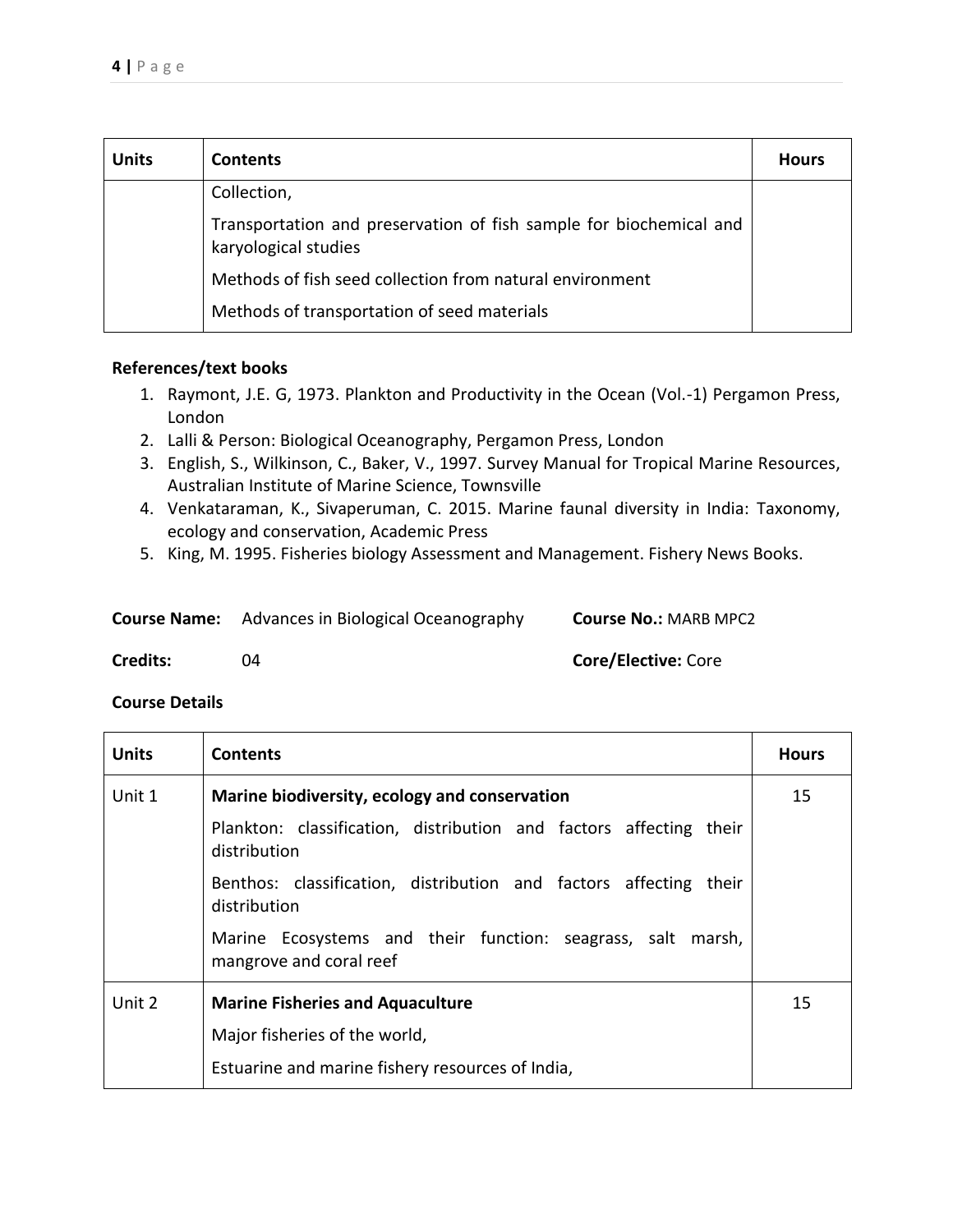| <b>Units</b> | <b>Contents</b>                                                                             | <b>Hours</b> |
|--------------|---------------------------------------------------------------------------------------------|--------------|
|              | Status of capture fisheries from Indian seas,                                               |              |
|              | Marine and estuarine fishery potential of Odisha coast,                                     |              |
|              | Status of brackish water and mariculture in India and Odisha                                |              |
| Unit 3       | <b>Marine Biotechnology and Molecular Biology</b>                                           | 15           |
|              | History of genetics and mendelism                                                           |              |
|              | Structure and function of gene                                                              |              |
|              | Molecular structure of DNA and its replication                                              |              |
|              | Molecular structure and function of RNA (m-RNA, r-RNA, t-RNA)                               |              |
|              | DNA as the genetic material                                                                 |              |
|              | Chromosomal basis of inheritance                                                            |              |
|              | Marine biotechnology and its applications in biological oceanography                        |              |
| Unit 4       | <b>Marine Microbiology</b>                                                                  | 15           |
|              | General introduction to microbiology                                                        |              |
|              | marine microbiology-Definition, importance and its significance in<br>oceanographic studies |              |

- 1. Parsons, J.R. M. Takahasi and hargrave 9IIed), 1977, Biological oceanographic Processes. Pergaman Press, Oxford.
- 2. Lalli & Person: Biological Oceanography, Pergamon Press, London
- 3. Barnes R. S. K, 1999, Introduction to Marine Ecology, Blackwell Science.
- 4. Venkataraman, K., Sivaperuman, C. 2015. Marine faunal diversity in India: Taxonomy, ecology and conservation, Academic Press
- 5. King, M. 1995. Fisheries biology Assessment and Management. Fishery News Books.
- 6. Pillay, T.R. ed. 1982, Coastal aquaculture in Indo-Pacific region, Fishing News (Books) Limited London
- 7. Dey, V.K. Ornamental fishes, hand book on Aquafarming, Presented by MPEDA, Kochi.
- 8. Nayak. L. 2001, Recent trends in aquaculture, Berhampur University.
- 9. Y. Le Gal and H.O.Halvorson 1998, New Developments in Marine Biotechnology. Springer
- 10. Willey, J. M., Sherwood, L., Woolverton, C. J., Prescott, L. M., & Willey, J. M. (2011). Prescott's microbiology. New York: McGraw-Hill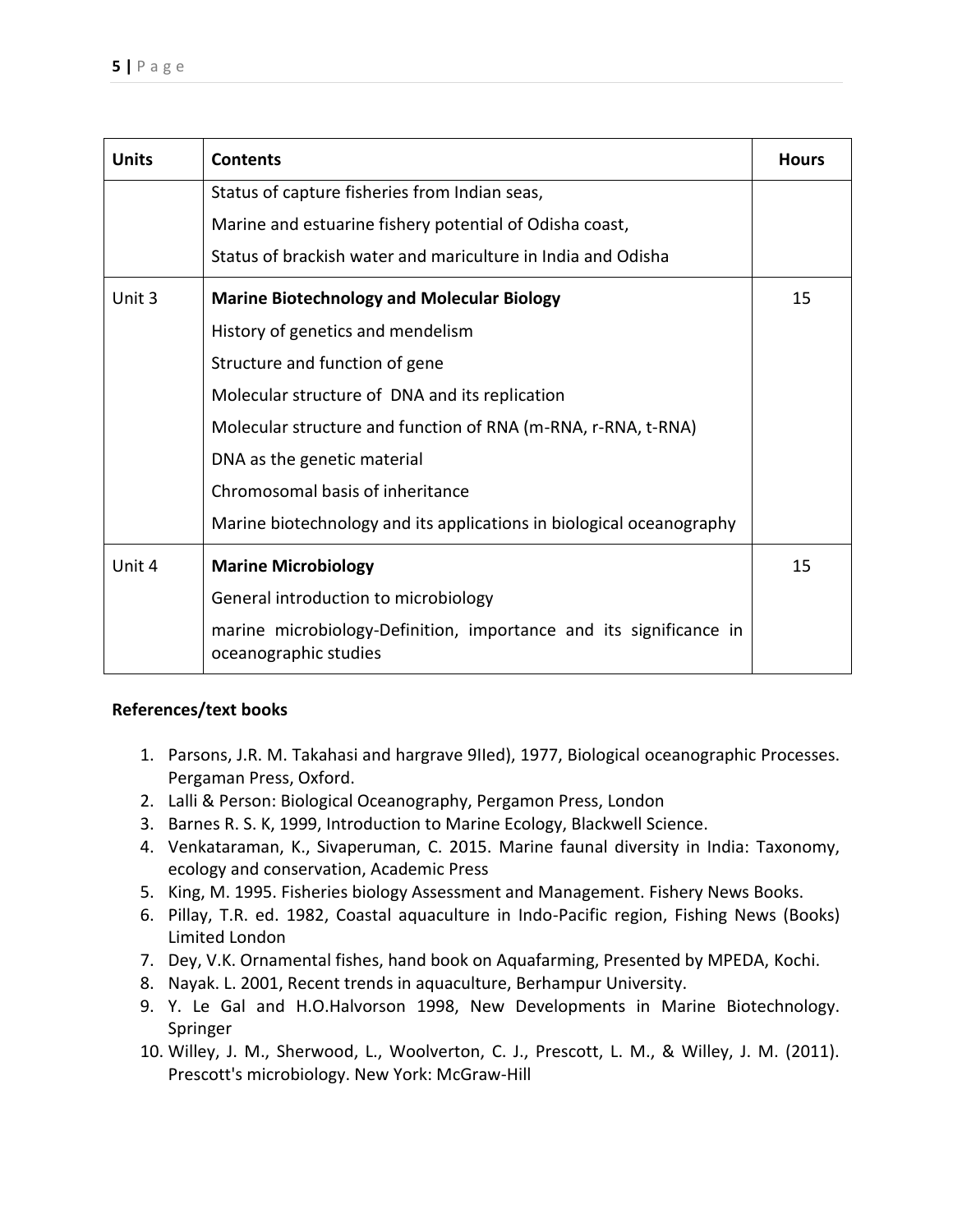## **Course Name:** Research and Publication Ethics **Course No.:** MARB MPC3

**Credits:** 02 **Core/Elective:** Core

| <b>Units</b> | <b>Contents</b>                                                                                                                                              | <b>Hours</b> |
|--------------|--------------------------------------------------------------------------------------------------------------------------------------------------------------|--------------|
| Unit 1       | <b>Philosophy and ethics</b>                                                                                                                                 | 3            |
| (Theory)     | Introduction to philosophy: definition, nature and scope, concept,<br>branches                                                                               |              |
|              | Ethics: definition, moral philosophy, nature of moral judgements and<br>reactions                                                                            |              |
| Unit 2       | <b>Scientific conduct</b>                                                                                                                                    | 5            |
| (Theory)     | Ethics with respect to science and research                                                                                                                  |              |
|              | Intellectual honesty and research integrity                                                                                                                  |              |
|              | Scientific misconducts: falsification, fabrication and plagiarism (FFP)<br>Redundant publications: duplicate and overlapping publications,<br>salami slicing |              |
|              | Selective reporting and misrepresentation of data                                                                                                            |              |
| Unit 3       | <b>Publication ethics</b>                                                                                                                                    | 7            |
| (Theory)     | Publication ethics: definition, introduction and importance                                                                                                  |              |
|              | Best practices/standards setting initiatives and guidelines: COPE,<br><b>WAME</b> etc                                                                        |              |
|              | Conflicts of interest                                                                                                                                        |              |
|              | Publication misconduct: definition, concept, problems that lead to<br>unethical behavior and vice versa, types                                               |              |
|              | Violation of publication ethics, authorship and contributorship                                                                                              |              |
|              | Identification of publication misconduct, complaints and appeals                                                                                             |              |
|              | Predatory publishers and journals                                                                                                                            |              |
| Unit 4       | <b>Open access publishing</b>                                                                                                                                | 4            |
| (Practice)   | Open access publications and initiatives                                                                                                                     |              |
|              | SHERPA/RoMEO online resources to check publisher copyright & self-                                                                                           |              |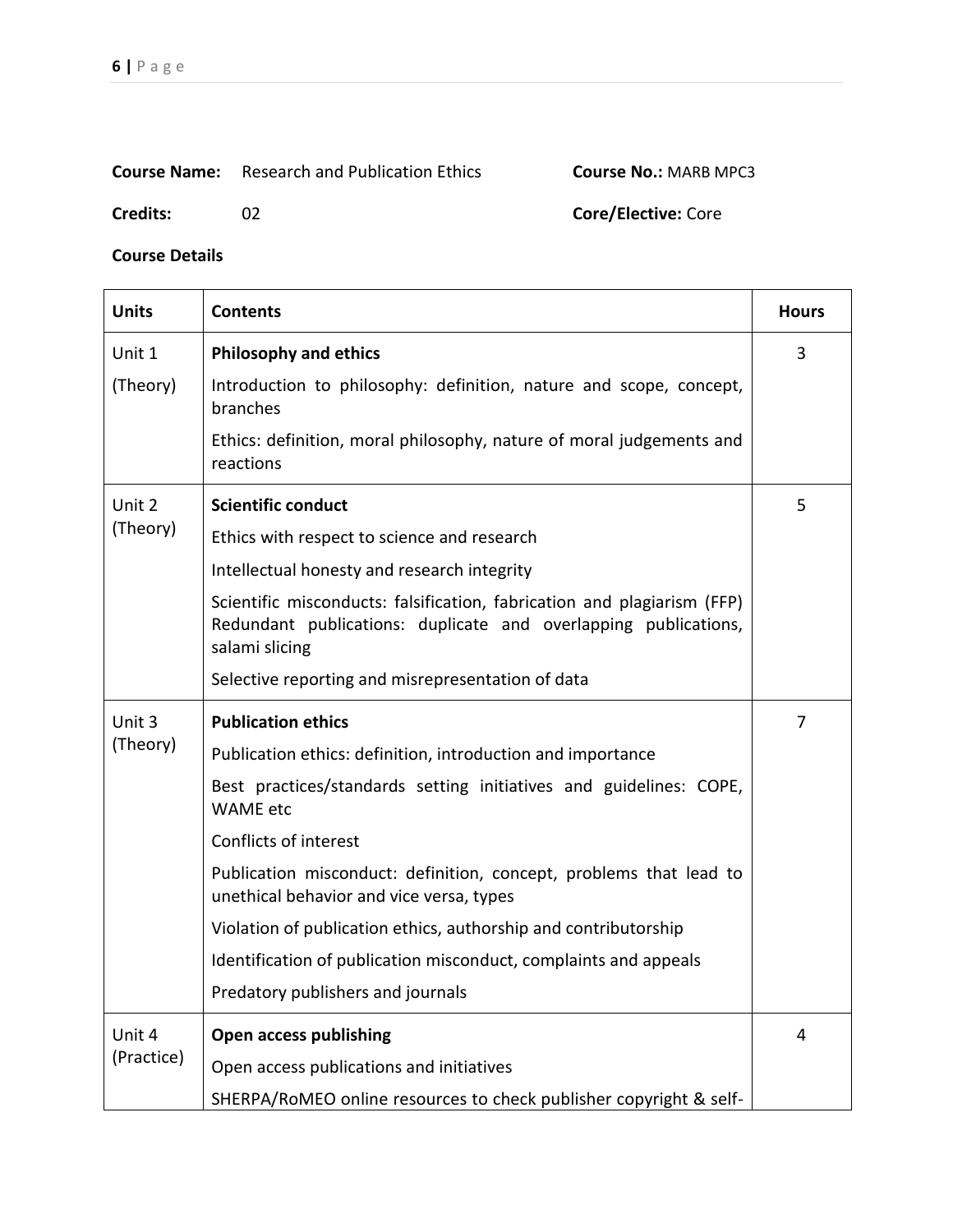| <b>Units</b> | <b>Contents</b>                                                                                               | <b>Hours</b> |  |
|--------------|---------------------------------------------------------------------------------------------------------------|--------------|--|
|              | archiving policies                                                                                            |              |  |
|              | Software tool to identify predatory publications developed by SPPU                                            |              |  |
|              | Journal finder/journal suggestion tools viz. JANE, Elsevier Journal<br>Finder, Springer Journal Suggester etc |              |  |
| Unit 5       | <b>Publication misconduct</b>                                                                                 |              |  |
| (Practice)   | Group discussions (2 hrs)<br>А.                                                                               |              |  |
|              | Subject specific ethical issues, FFP, authorship                                                              |              |  |
|              | Conflicts of interest                                                                                         |              |  |
|              | Complaints and appeals: examples and fraud from India and<br>abroad                                           |              |  |
|              | Software tools (2 hrs)<br>В.                                                                                  |              |  |
|              | Use of plagiarism software like Turnitin, Urkund and other open<br>source software tools                      |              |  |
| Unit 6       | Databases and research metrics                                                                                |              |  |
| (Practice)   | Databases (4 hrs)<br>А.                                                                                       |              |  |
|              | Indexing databases                                                                                            |              |  |
|              | Citation databases: Web of Science, Scopus etc.                                                               |              |  |
|              | Research metrics (3 hrs)<br>В.                                                                                |              |  |
|              | Impact factor of journal as per journal citation report, SNIP, SJR,<br>IPP, Cite score                        |              |  |
|              | Metrics: h-index, g index, i10 index, altmetrics                                                              |              |  |

- 1. Bird, A. (2006). Philosophy of science. Routledge
- 2. MacIntyre, A. (1967) A short history of ethics. London.
- 3. Chaddah, P. (2018) Ethics in competitive research: Do not get scooped; do not get plagiarized.
- 4. National Academy of Sciences, National Academy of Engineering and Institute of Medicine (2009). On being a scientist: A guide to responsible conduct in research: third edition. National Academic Press.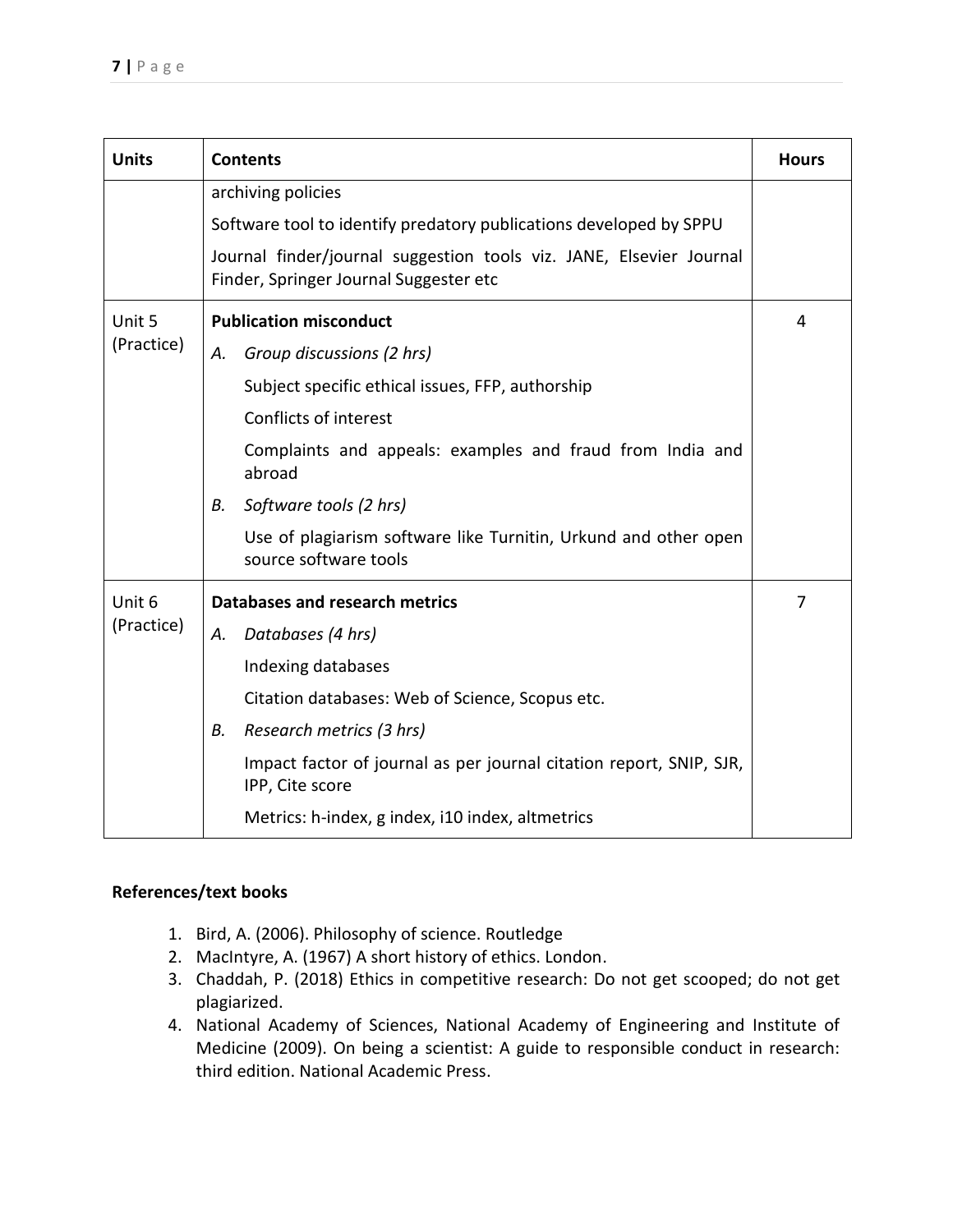- 5. Resnik, D.B. (2011) Wht is ethics in research and why is it important. National Institute of Environmental health Sciences, 1-10.
- 6. Beall, J. (2012) Predatory publishers are corrupting open access. Nature, 489 (7415), 179-179.
- 7. Indian National Science Academy (INSA), Ethics in science education, research and governance (2019).

|          | <b>Course Name:</b> Literature Review & Seminar | <b>Course No.: MARB MPC4</b> |
|----------|-------------------------------------------------|------------------------------|
|          | Presentation                                    |                              |
| Credits: | 02                                              | <b>Core/Elective: Core</b>   |

## **Course Details**

| <b>Units</b> | <b>Contents</b>                                                                                                                  | <b>Hours</b> |
|--------------|----------------------------------------------------------------------------------------------------------------------------------|--------------|
|              | Review of literature: meaning, significance and techniques of<br>reviewing the literature for the specific topic/research paper. |              |
|              | Developing guidelines for review of literatures.                                                                                 |              |
|              | Selecting five research papers on any topic of marine sciences/marine<br>biology and reviewing all.                              |              |
|              | Preparing a report on the review papers based on at least 05 research<br>papers and presentation through PPT                     |              |

| <b>Course Name:</b> | Marine Plankton and Productivity | <b>Course No.: MARB MPE1</b>   |
|---------------------|----------------------------------|--------------------------------|
| Credits:            | ባ4                               | <b>Core/Elective: Elective</b> |

| <b>Units</b> | <b>Contents</b>                                                                                          | <b>Hours</b> |
|--------------|----------------------------------------------------------------------------------------------------------|--------------|
| Unit 1       | Phytoplankton                                                                                            | 12           |
|              | Distribution of phytoplankton in the ocean and the environmental<br>factors affecting their distribution |              |
|              | Phytoplankton bloom, Red tide, Harmful algal bloom (HAB), causes<br>and consequences of HABs             |              |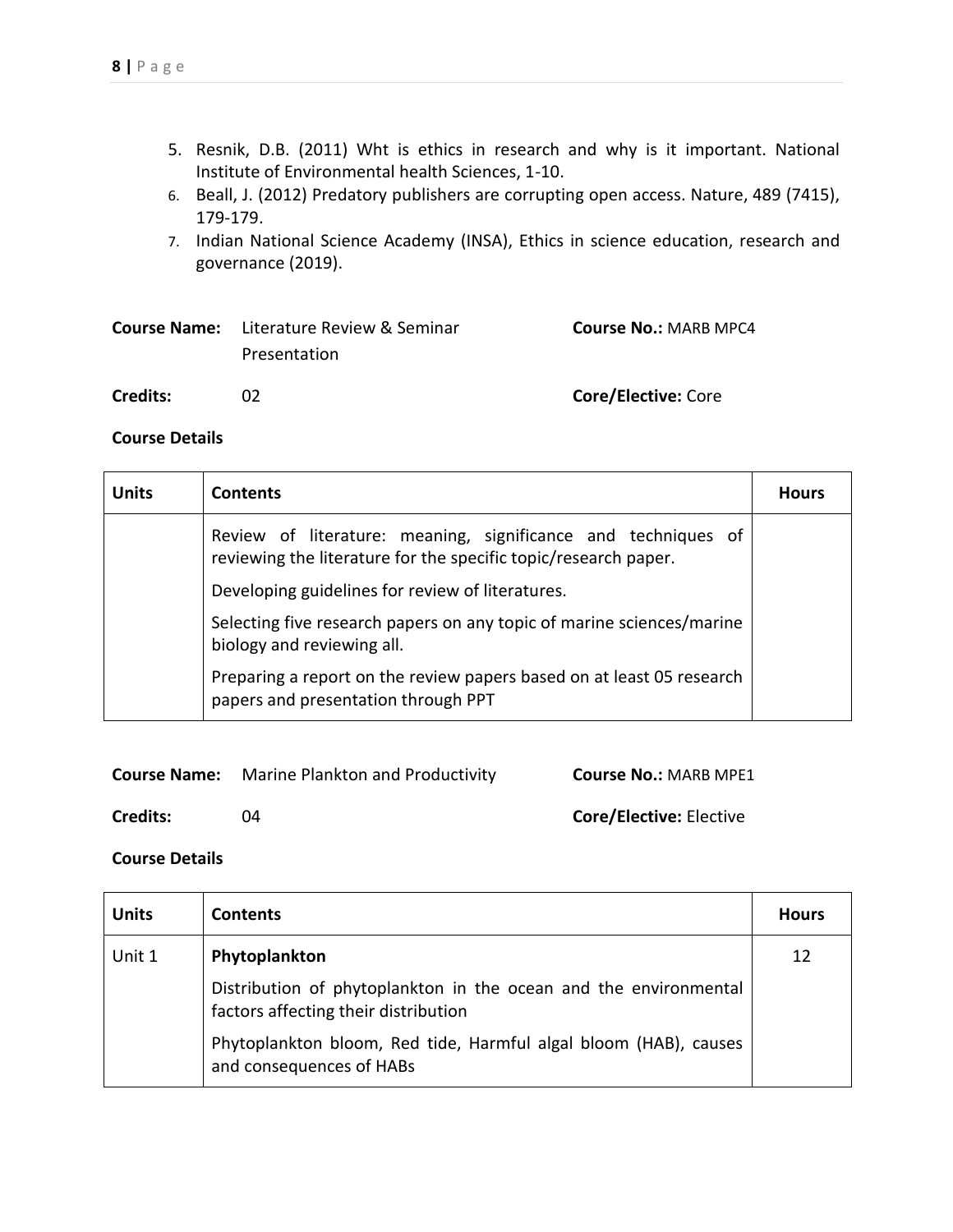| <b>Units</b> | <b>Contents</b>                                                                                                                                                                          | <b>Hours</b> |
|--------------|------------------------------------------------------------------------------------------------------------------------------------------------------------------------------------------|--------------|
| Unit 2       | <b>Primary productivity</b>                                                                                                                                                              | 12           |
|              | Definition of primary productivity                                                                                                                                                       |              |
|              | Factors effecting primary productivity in the marine environment                                                                                                                         |              |
|              | Methods of estimation of primary productivity- phytoplankton<br>standing crop, analyzing the pigment (Chlorophyll estimation),<br>estimation of dissolved oxygen, C <sup>14</sup> method |              |
|              | Comparison of primary productivity in Bay of Bengal and Arabian sea                                                                                                                      |              |
| Unit 3       | Zooplankton                                                                                                                                                                              | 12           |
|              | Holoplankton and meroplankton                                                                                                                                                            |              |
|              | Distribution of zooplankton and the environmental factors affecting<br>their distribution                                                                                                |              |
|              | Migration of zooplankton $-$ Dial vertical migration and seasonal<br>vertical migration                                                                                                  |              |
|              | Zooplankton as bioindicator                                                                                                                                                              |              |
| Unit 4       | <b>Secondary productivity</b>                                                                                                                                                            | 12           |
|              | Methods of estimation of secondary production,                                                                                                                                           |              |
|              | Factors affecting secondary production,                                                                                                                                                  |              |
|              | Regional difference in secondary production with special reference to<br>the Bay of Bengal and the Arabian Sea.                                                                          |              |
| Unit 5       | <b>Plankton ecology</b>                                                                                                                                                                  | 12           |
|              | Interrelation between phytoplankton and zooplankton                                                                                                                                      |              |
|              | primary and secondary productivity in different marine ecosystems-<br>estuary, ocean, mangrove and coastal lagoons                                                                       |              |

- 1. Wimpunny, R.S. 1966. Plankton of the Sea. Feber and Feber Limited, London
- 2. Raymont, J.E. G, 1973. Plankton and Productivity in the Ocean (Vol.-1) Pergamon Press, London.
- 3. Raymont, J.E.G. 1973. Zooplankton (Vol-II) Pergamon Press, London.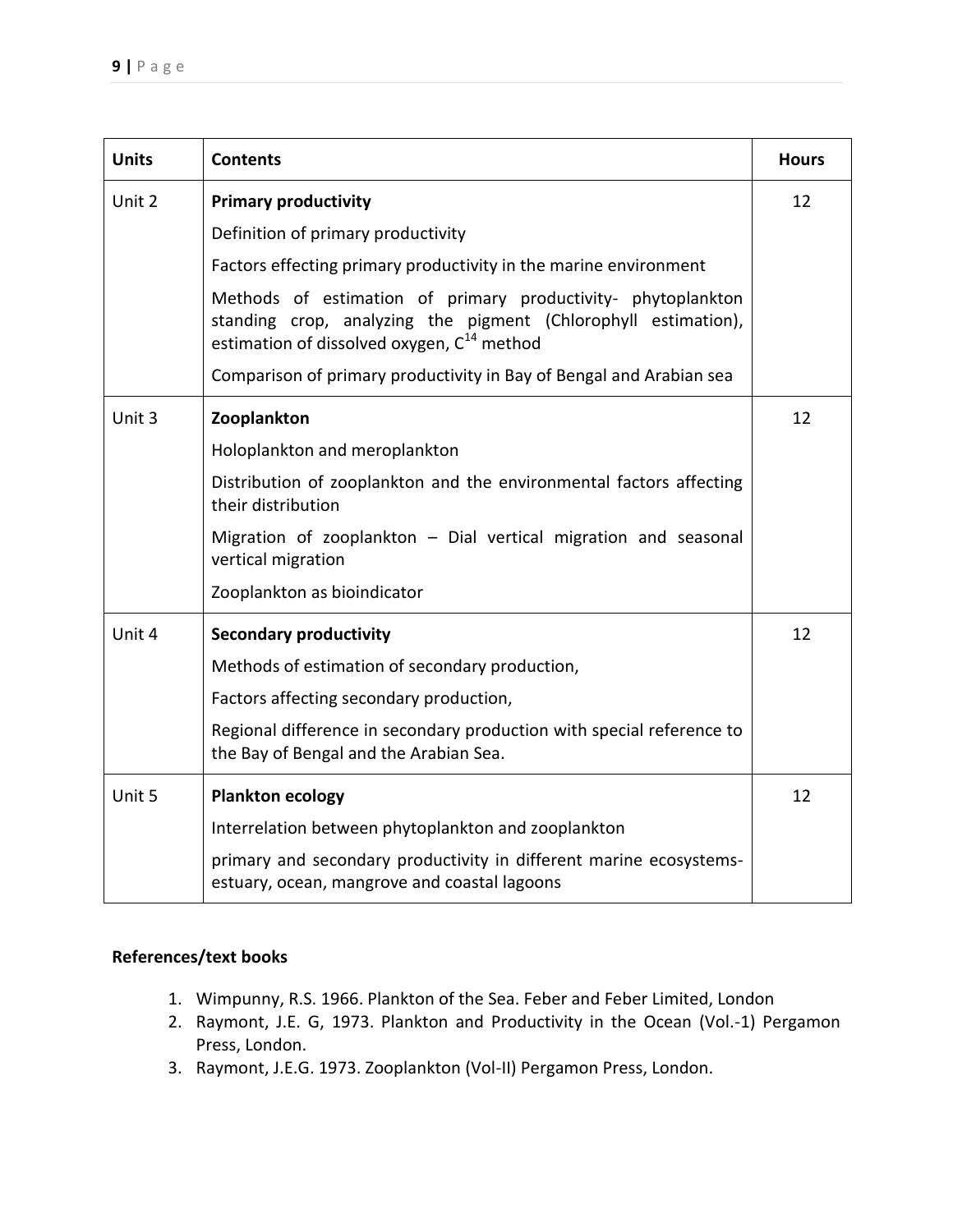- 4. Parsons, J.R. M. Takahasi and hargrave 9IIed), 1977, Biological oceanographic Processes. Pergaman Press, Oxford.
- 5. Spoel S.Vender and Heyman, R.P. 1983. Comperative atlas of Zooplankton biological patterns in the oceans, Springer, Verlag, Berlin.
- 6. Tomas, C.R., 1993. Marine phytoplankton: A guide to naked flagellates and coccoithophores. Academic Press
- 7. Mitra, A., Banerjii, K., Gangopadhyay, A., 2011, Introduction to marine plankton

|                 | <b>Course Name:</b> Benthic Ecology | <b>Course No.: MARB MPE2</b>   |
|-----------------|-------------------------------------|--------------------------------|
| <b>Credits:</b> | ባ4                                  | <b>Core/Elective: Elective</b> |

| <b>Units</b> | <b>Contents</b>                                                                                                                                 | <b>Hours</b> |
|--------------|-------------------------------------------------------------------------------------------------------------------------------------------------|--------------|
| Unit 1       | <b>Intertidal zone</b>                                                                                                                          | 15           |
|              | The inter tidal, subtidal and deep sea                                                                                                          |              |
|              | Ecology of Rocky shore, Sandy shore and Muddy shore communities                                                                                 |              |
|              | Zonation in Rocky shore                                                                                                                         |              |
|              | Sediment-Organism Interrelations                                                                                                                |              |
|              | <b>Ecology of Meiobenthos</b>                                                                                                                   |              |
| Unit 2       | <b>Subtidal zone</b>                                                                                                                            | 15           |
|              | Definition and salient features of continental shelf and slope                                                                                  |              |
|              | Adaptation of sub-tidal communities                                                                                                             |              |
|              | Importance of subtidal benthos on fisheries                                                                                                     |              |
| Unit 3       | Deep sea                                                                                                                                        | 15           |
|              | General characteristic features of bathyal; abyssal and hadal regions                                                                           |              |
|              | Adaptation of deep sea organisms                                                                                                                |              |
|              | Economic importance of deep sea animals                                                                                                         |              |
|              | Methods of collection of deep sea benthos, qualitative and<br>quantitative estimation of deep sea benthos, species diversity in the<br>deep sea |              |
|              | Parallel level bottom communities.                                                                                                              |              |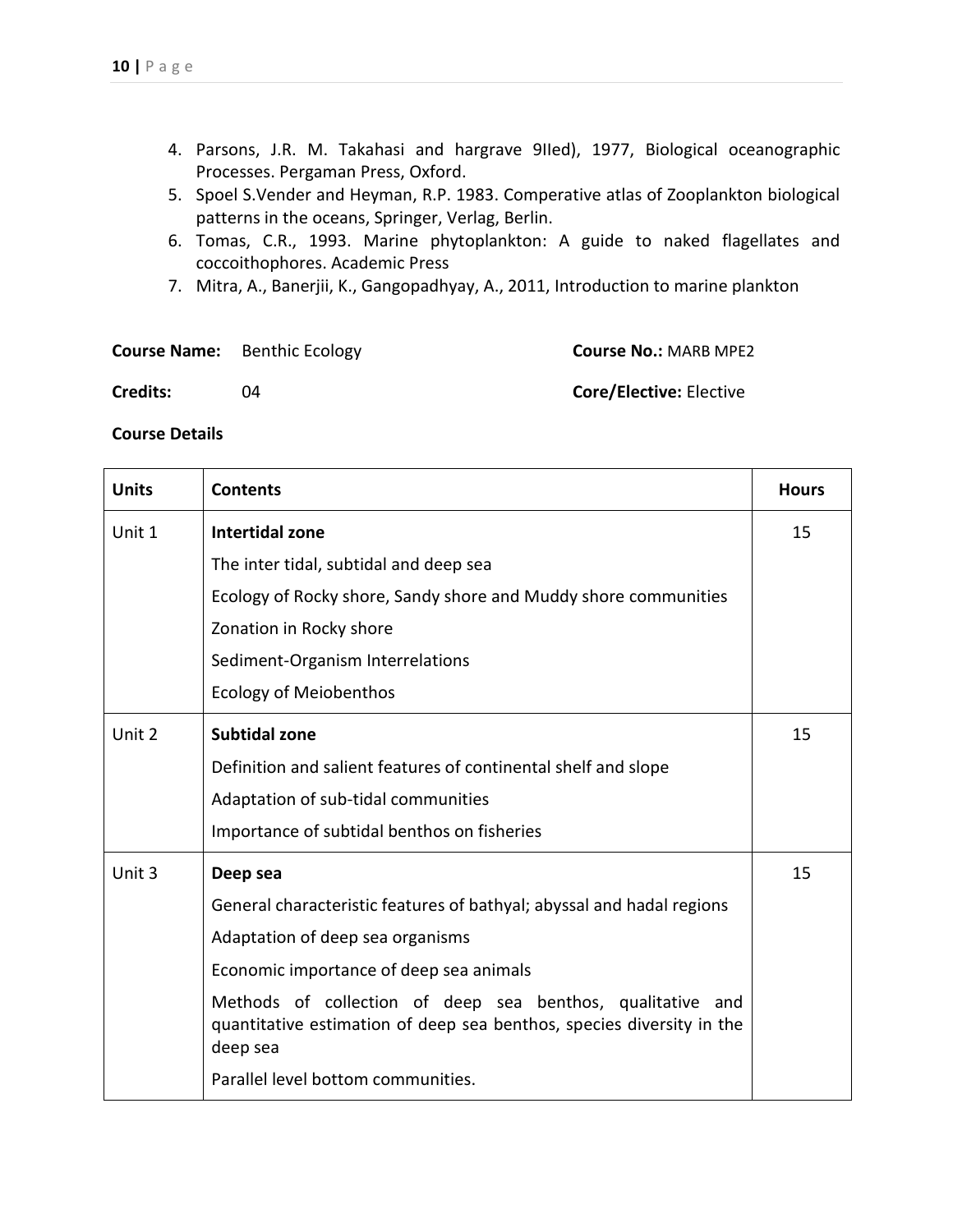| <b>Units</b> | <b>Contents</b>                                                              | <b>Hours</b> |
|--------------|------------------------------------------------------------------------------|--------------|
| Unit 4       | <b>Marine borers and foulers</b>                                             | 15           |
|              | The marine borers and foulers                                                |              |
|              | Influence of environmental parameters in succession of fouling<br>community. |              |
|              | Economic importance of marine fouling organisms                              |              |
|              | Antifouling measures for the protection of marine structures                 |              |
|              | Relation between fouling and corrosion.                                      |              |

- 1. Jaffery S. Levinton, 1982. Marine Ecology. Prentice Hall Inc. New Jersey.
- 2. Balakrishna Nair, N. and D.M. Thampy, 1980. A text book of Marine Ecology, the MacMillan Co. India Ltd. New Delhi.
- 3. Gage, J.D. and P.A. Tyler, 1991, Deep-sea Biology, Cambridge University Press, Cambridge.
- 4. Hedgepetch, J.W. (Ed.) 1974, Treatise on marine Ecology and Pale ecology, Vol.II Geological Society of America, New York.
- 5. Vewell, R.C. 1970, Biology of Intertidal Animals. Marine Ecological Survey Ltd. Pavershan, Kent, U.K.
- 6. Watt. K.E.F. 1966, systems analysis in Ecology Academic Press, New York.
- 7. Nybakken, J.W. Readings in marine ecology.
- 8. Lalli & Person: Biological Oceanography, Pergamon Press, London

| <b>Course Name:</b> | Marine Ecology and Biodiversity | <b>Course No.: MARB MPE3</b> |
|---------------------|---------------------------------|------------------------------|
|                     | Conservation                    |                              |

## **Credits:** 04 **Core/Elective:** Elective

| <b>Units</b> | <b>Contents</b>                                                    | <b>Hours</b> |
|--------------|--------------------------------------------------------------------|--------------|
| Unit 1       | <b>Introduction</b>                                                | 10           |
|              | Introduction to marine biodiversity                                |              |
|              | Factors affecting marine biodiversity-<br>environmental (salinity, |              |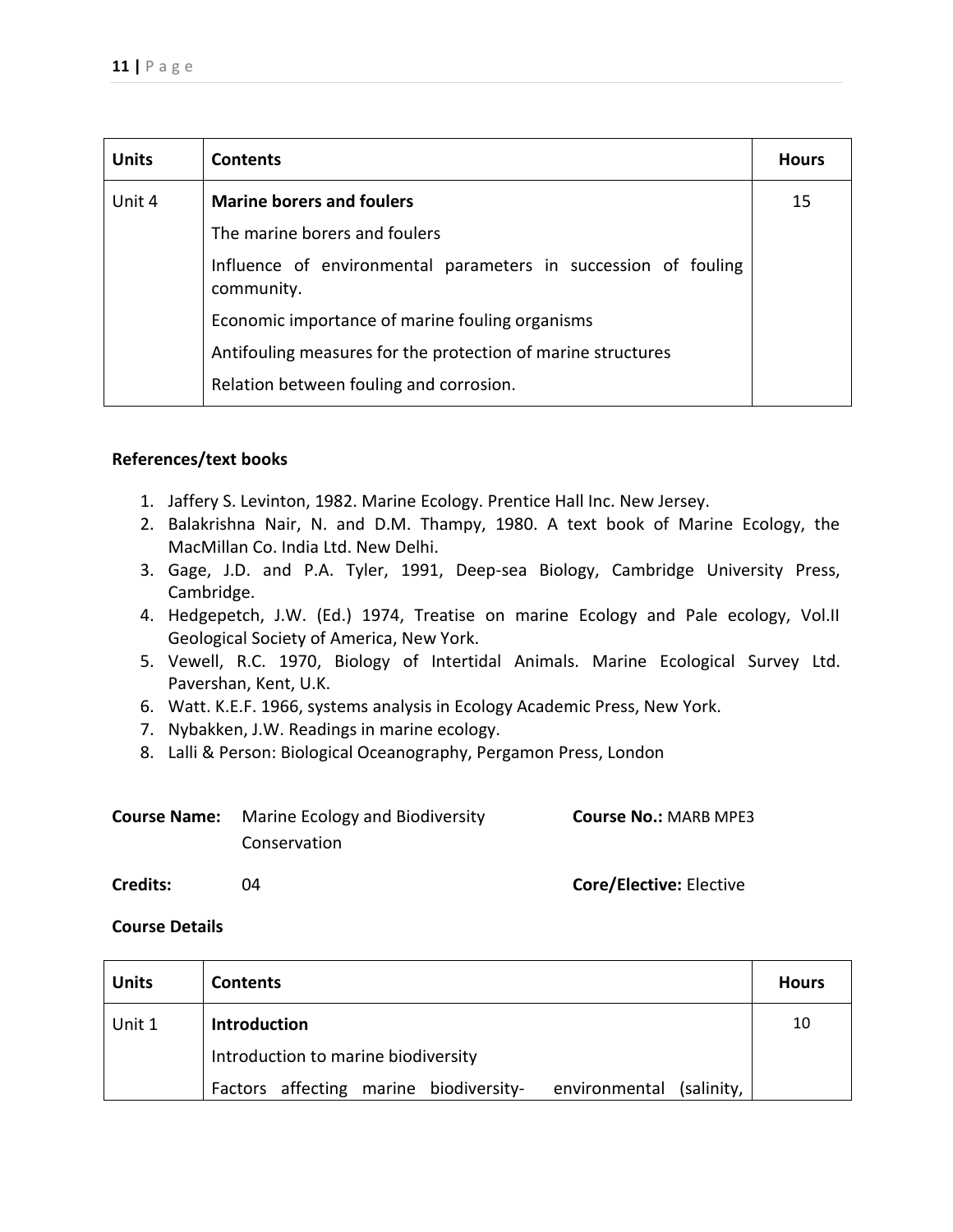| <b>Units</b> | <b>Contents</b>                                                                                                                                                         | <b>Hours</b> |
|--------------|-------------------------------------------------------------------------------------------------------------------------------------------------------------------------|--------------|
|              | temperature and bathymetry) and biological factors (reproduction<br>and food availability)                                                                              |              |
| Unit 2       | <b>Marine ecology</b>                                                                                                                                                   | 15           |
|              | Population ecology - Population growth and factors a affecting<br>population growth; Concept of Carrying capacity                                                       |              |
|              | Community concept - Structures and functions of ecological<br>community, Diversity and stability in community- species diversity,<br>species richness, species evenness |              |
|              | Ecosystem function - Energy flow in ecosystem, Food chain and food<br>web in marine and estuarine environment; Bio-geo-chemical cycling<br>of nutrients                 |              |
|              | Species interaction: Types of interactions- interspecific<br>and<br>Mutualism/Symbiosis,<br>intraspecific<br>competition, Predation,<br>Commensalism, Ammensalism       |              |
| Unit 3       | <b>Biodiversity assessment in marine ecosystems</b>                                                                                                                     | 10           |
|              | Mapping of marine ecosystems                                                                                                                                            |              |
|              | Methods for biodiversity assessment in mangrove, seagrass, salt<br>marsh, coral reef, sand dunes - quadrat method, line transect<br>method                              |              |
| Unit 4       | <b>Threats to marine biodiversity</b>                                                                                                                                   | 15           |
|              | Anthropogenic impact on marine biodiversity                                                                                                                             |              |
|              | Impact of pollution on marine biodiversity- Domestic, industrial and<br>agricultural                                                                                    |              |
|              | <b>Biological invasion</b>                                                                                                                                              |              |
|              | Eutrophication                                                                                                                                                          |              |
|              | Climate change impact on marine ecosystem and biodiversity                                                                                                              |              |
|              | Habitat destruction and fragmentation                                                                                                                                   |              |
| Unit 5       | <b>Biodiversity conservation and management</b>                                                                                                                         | 10           |
|              | <b>IUCN</b> categories                                                                                                                                                  |              |
|              | Marine scheduled species of India                                                                                                                                       |              |
|              | Conservation Laws and strategy - Wildlife Protection Act, 1972;                                                                                                         |              |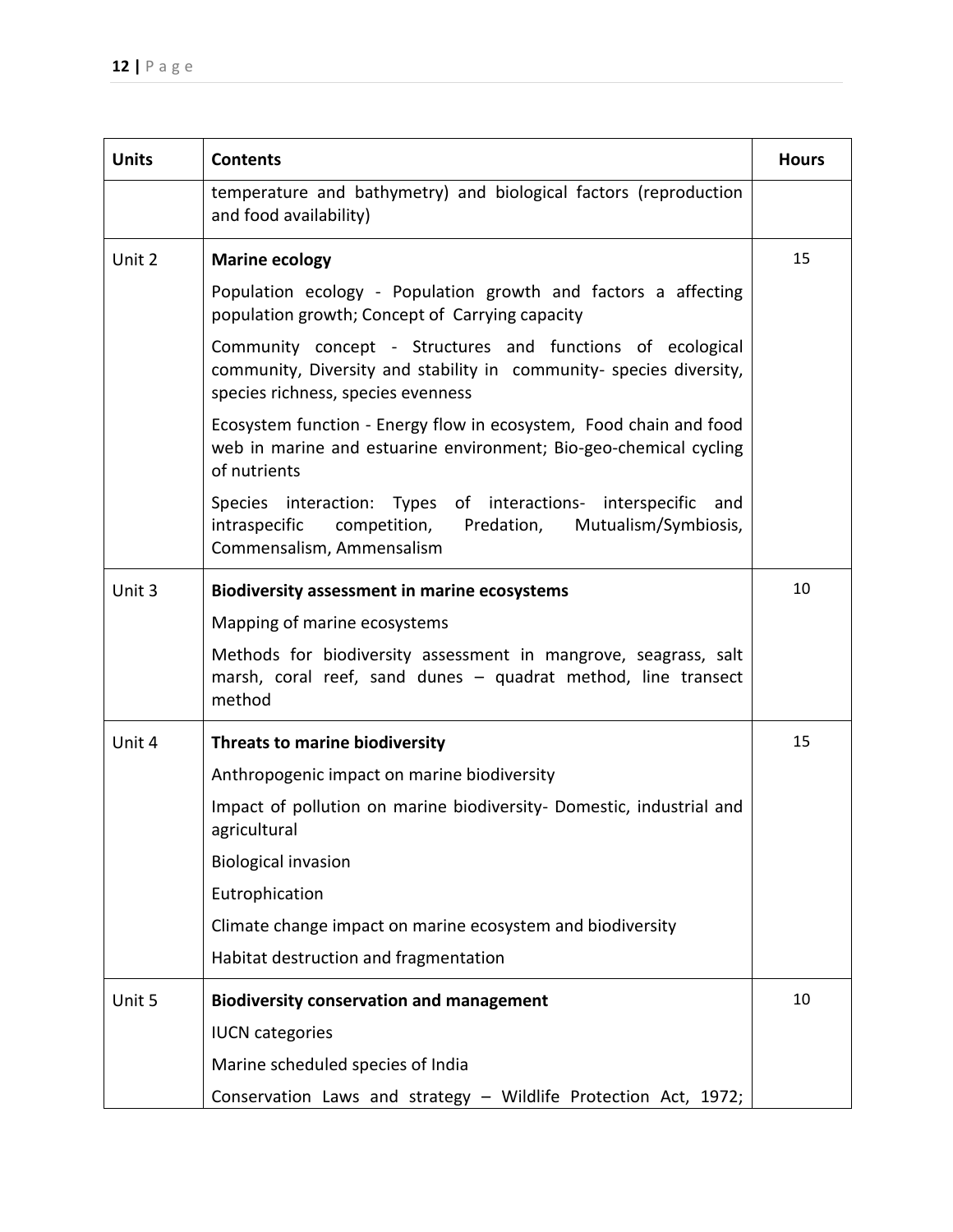| <b>Units</b> | <b>Contents</b>                                                                                                                                                                                                                            | <b>Hours</b> |
|--------------|--------------------------------------------------------------------------------------------------------------------------------------------------------------------------------------------------------------------------------------------|--------------|
|              | Forest Conservation Act, 1980; Biological Diversity Act, 2002; Water<br>(Prevention and Control of Pollution) Act, 1974, Coastal Regulation<br>Zones (CRZ), Biosphere reserve, National Park, Sanctuary, Ramsar site<br>Ecosystem services |              |

- 1. Barnes R. S. K, 1999, Introduction to Marine Ecology, Blackwell Science.
- **2.** Martens et al., 2006, Marine Biodiversity Patterns and Processes, Assessment, Threats, Management and Conservation, Springer, Dordrecht
- 3. Hiscock, K. 2014. Marine biodiversity conservation: A practical approach, Routledge
- 4. English, S., Wilkinson, C., Baker, V., 1997. Survey Manual for Tropical Marine Resources, Australian Institute of Marine Science, Townsville
- 5. Venkataraman, K., Sivaperuman, C. 2015. Marine faunal diversity in India: Taxonomy, ecology and conservation, Academic Press

|                 | <b>Course Name:</b> Marine Fisheries | <b>Course No.: MARB MPE4</b>   |
|-----------------|--------------------------------------|--------------------------------|
| <b>Credits:</b> |                                      | <b>Core/Elective: Elective</b> |

| <b>Units</b> | <b>Contents</b>                                                                                                | <b>Hours</b> |
|--------------|----------------------------------------------------------------------------------------------------------------|--------------|
| Unit 1       | <b>Fishing gears and crafts</b>                                                                                | 10           |
|              | Common fishing crafts and gears with special reference to Indian<br>coast,                                     |              |
|              | Indigenous crafts used along the Odisha coast, design and<br>construction of fishing crafts and fishing boats. |              |
|              | Methods of detection of fish in the sea, Fish Aggregating Device (FAD)                                         |              |
|              | Seine net, trap net, drop net, cast net, gill net, fixed net, bag net,<br>scoop net, hooks and lines           |              |
| Unit 2       | Anatomy and physiology                                                                                         | 15           |
|              | Basic anatomy of fishes                                                                                        |              |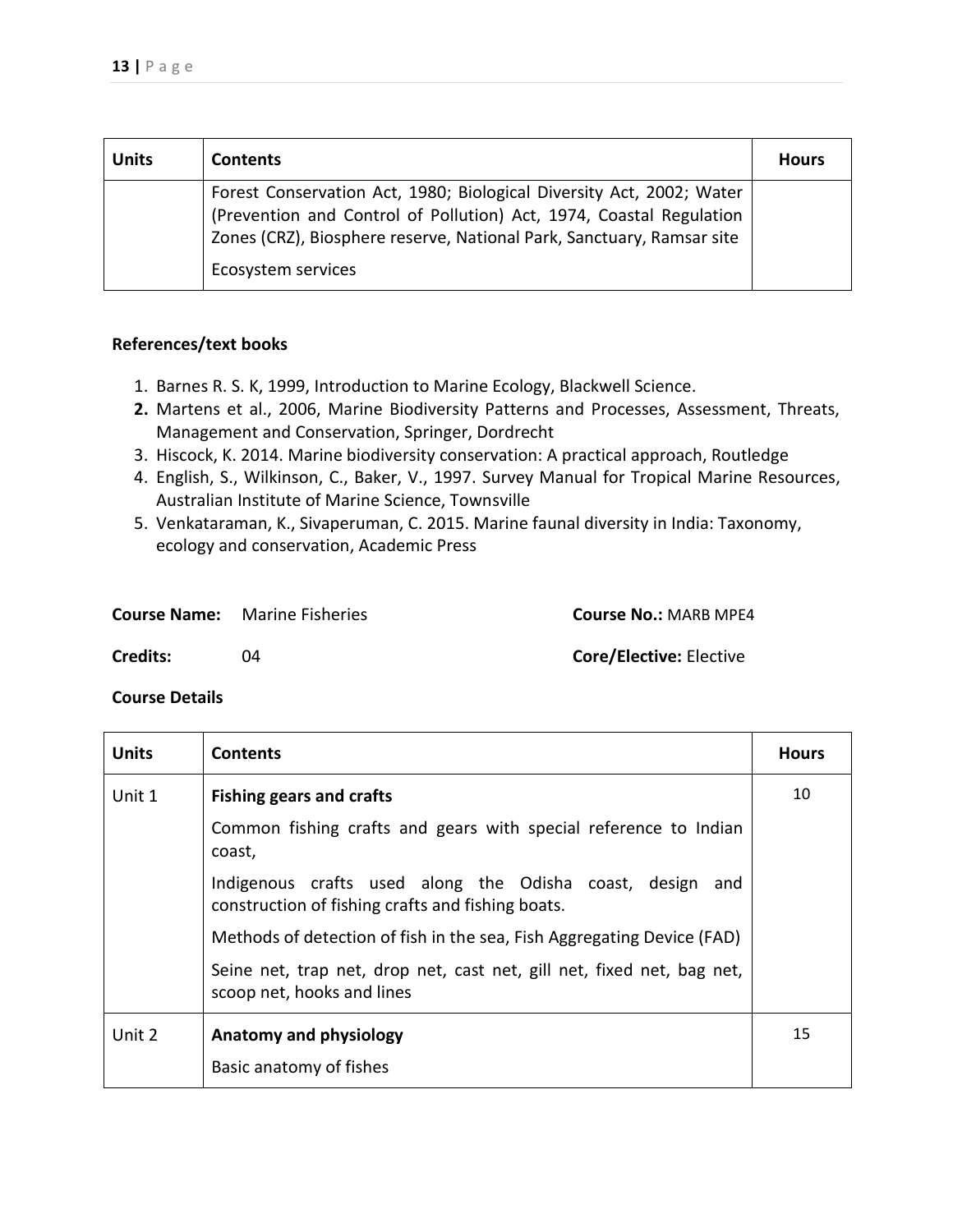| <b>Units</b> | <b>Contents</b>                                                                                                         | <b>Hours</b> |
|--------------|-------------------------------------------------------------------------------------------------------------------------|--------------|
|              | Detail structure and function of gills                                                                                  |              |
|              | Types of air breathing organs in fishes                                                                                 |              |
|              | Structure and function of swim bladder                                                                                  |              |
|              | Food and feeding habit of pelagic and demersal fishes                                                                   |              |
|              | Reproductive system in fishes and reproductive mechanism                                                                |              |
|              | Endocrine organ and their functions                                                                                     |              |
| Unit 3       | <b>Fish Ecology</b>                                                                                                     | 15           |
|              | General attributes of fish population growth                                                                            |              |
|              | Mortality and recruitment of the fishes in the oceans                                                                   |              |
|              | Principle of tagging in fish population studies and their significance                                                  |              |
|              | Hydrography in relation to fisheries, Factors affecting the maturation<br>and spawning of fishes                        |              |
|              | Age determination in fishes                                                                                             |              |
| Unit 4       | Fish products and their preservation                                                                                    | 10           |
|              | Diversified fish products and by products dried and cured                                                               |              |
|              | Fish meal and oil, fish oils, fish liver oil, liver rinsed fish insilage, fish<br>maws and isinglass                    |              |
|              | Fish preservation, canning mechanism, freezing of fish, spoilage of<br>wet fish and causative factors                   |              |
| Unit 5       | <b>Fishery resources of India</b>                                                                                       | 10           |
|              | Acts of overfishing and its effect on sustenance of marine fisheries                                                    |              |
|              | The major marine fishery resources of Indian seas-<br>Sardine,<br>Mackerel, Pomfrets, Tuna and Hilsha fishery resources |              |
|              | The fisheries of Chilika lake                                                                                           |              |
|              | Estuarine fishery resources of Odisha                                                                                   |              |
|              | Methods of resource assessment, Survey of fish eggs and fish larvae<br>with reference to fish population features       |              |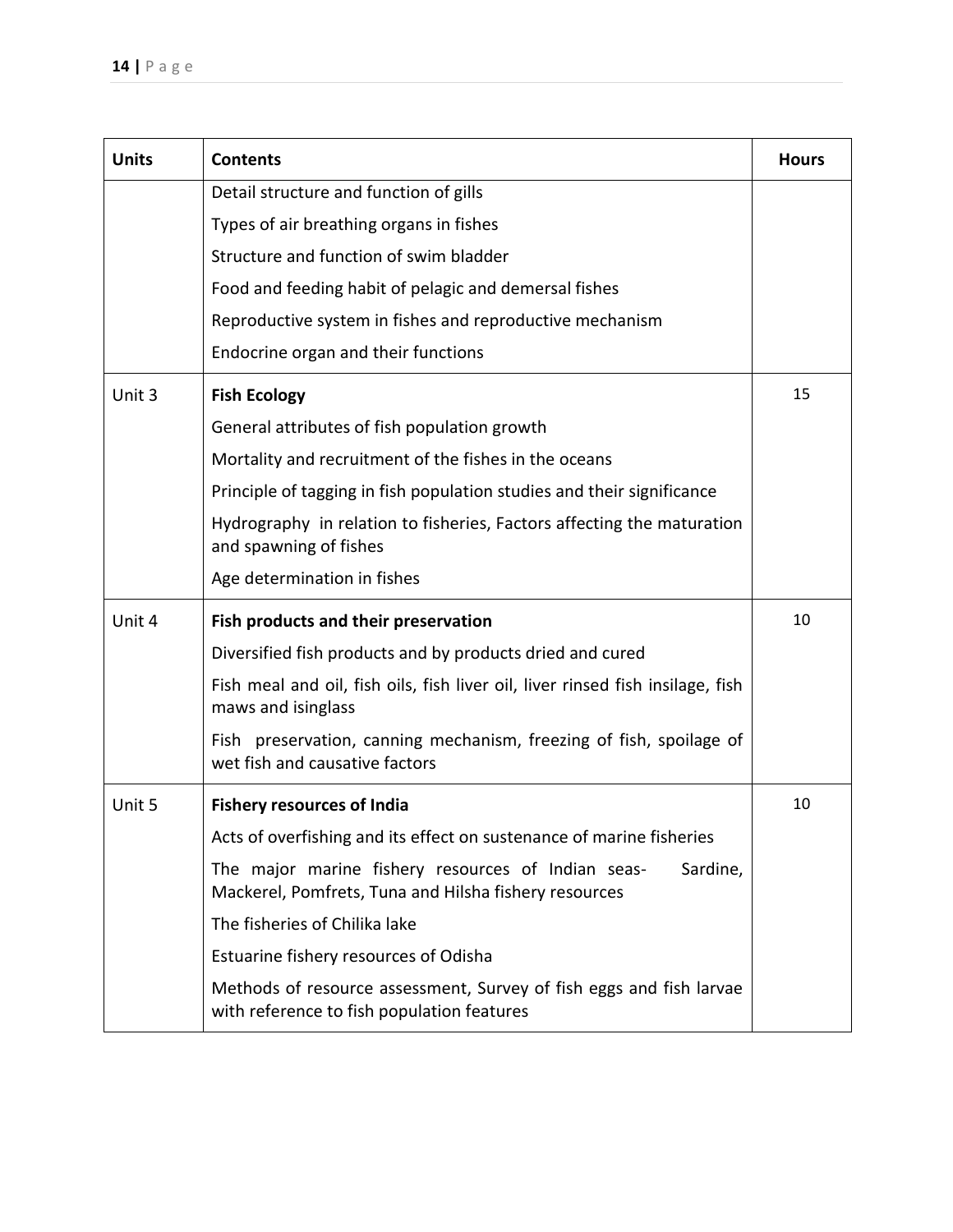- 1. Nedelee: FAO catalogue at small scale fishing gear.
- 2. Sohile: FAO catalogue of fishing gear designs.
- 3. Trgung: Fishing boats of the world, Vol.1, 2 & 3
- 4. K.F, Lagler T.E. Bardach and R.R. Miller, 1962. Ichthyology. John Wiley and Sons and Inc. New York.
- 5. Carl, E. Bond, 1979. Biology of fish, W.B. Saunders Company. Philadelphia.
- 6. King, M. 1995. Fisheries biology Assessment and Management. Fishery News Books.
- 7. Jones, E.R.H. 1980. Fish Migration Edward Arnold Ltd, London.
- 8. Nikolski, G.V. 1969. Theory of fish population dynbamics as th biological background for rational exploitation and management of fishery resources. Otto Roeltz Science publishers. Berling.
- 9. Saint and Shury: Commercial fishery methods.
- 10. D.V. Bal and K.V. Rao, 1984: Marine Fisheries.
- 11. Jhingran, J.V: Fish and Fisehries of India.

|          | <b>Course Name:</b> Coastal and Marine Aquaculture | <b>Course No.: MARB MPE5</b>   |
|----------|----------------------------------------------------|--------------------------------|
| Credits: | ባ4                                                 | <b>Core/Elective: Elective</b> |

| <b>Units</b> | <b>Contents</b>                                                               | <b>Hours</b> |
|--------------|-------------------------------------------------------------------------------|--------------|
| Unit 1       | <b>Introduction</b>                                                           | 10           |
|              | Fundamentals of aquaculture                                                   |              |
|              | Types of aquaculture                                                          |              |
|              | scope and importance of coastal aquaculture                                   |              |
| Unit 2       | <b>Construction of aquaculture farm and hatchery</b>                          | 15           |
|              | Design and construction of fish farm                                          |              |
|              | Design and construction of shrimp hatchery                                    |              |
|              | Site selection, factors of consideration and development of<br>infrastructure |              |
| Unit 3       | Seed Production and transportation                                            | 15           |
|              | Methods of seed collection- Induced breeding and wild                         |              |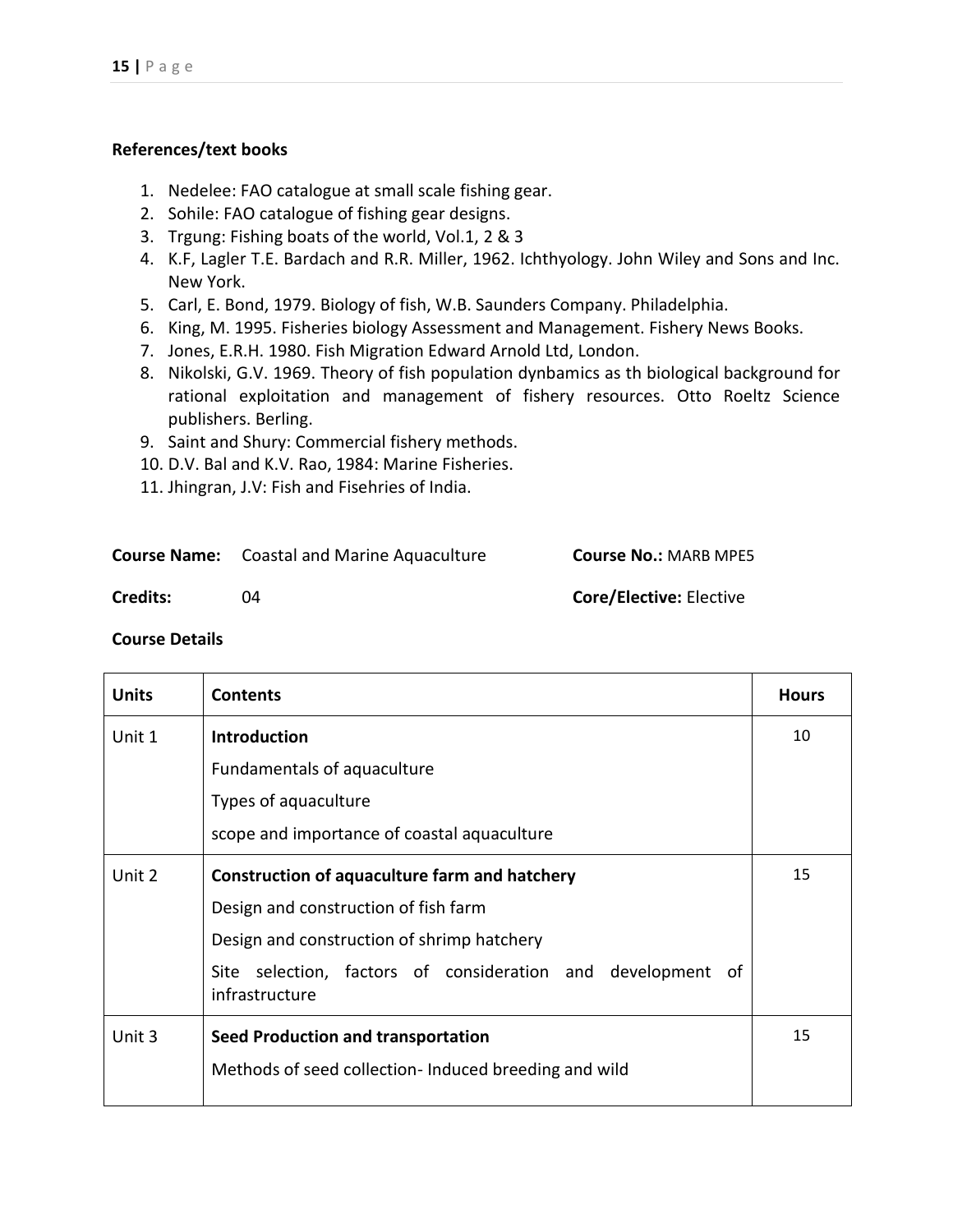| <b>Units</b> | <b>Contents</b>                                                                                                                                                          | <b>Hours</b> |
|--------------|--------------------------------------------------------------------------------------------------------------------------------------------------------------------------|--------------|
|              | Packing and transportation of fish seed                                                                                                                                  |              |
|              |                                                                                                                                                                          |              |
| Unit 4       | <b>Culture</b>                                                                                                                                                           | 10           |
|              | Mono culture and poly culture, Traditional, Extensive, semi-intensive<br>and intensive                                                                                   |              |
|              | System of culture, Cages, Pen and Raft culture, Culture of mullets,<br>milk fish, ornamental fish, prawn, crabs, oysters, mussels and<br>seaweeds, Culture of live feeds |              |
| Unit 5       | Maintenance of aquaculture farm                                                                                                                                          | 10           |
|              | Common aquatic weeds in fish farm and their methods of control                                                                                                           |              |
|              | Fish diseases in culture fishes and their control                                                                                                                        |              |
|              | Effect of pollution on aquaculture                                                                                                                                       |              |

- 1. Inversion, E.s. 1976, Farming on the edge of the sea. Fishing News (Books) Limited, London.
- 2. Chen, T.P. 1976, Aquaculture Practices in Taiwan Fishing News (Books) Ltd. London.
- 3. Chapman V.J. 1980: Sea weeds and their uses, Chapmans Hall, London.
- 4. Kurien C.V. and Subastian, V.O. 1982, Prawn and Prawn fisheries of India, Hindustan Publishing Corporation (India), Delhi.
- 5. Pillay, T.R. ed. 1982, Coastal aquaculture in Indo-Pacific region, Fishing News (Books) Limited London.
- 6. Bal. D.V. and D.V.Rao, 1984. Marine Fisheries Tata, Mc.Graw. Hill Publishing Co.Ltd., New Delhi.
- 7. Meske, C. 1985, Fish aquaculture-technology and experiments, Pergamon Press Ltd. London.
- 8. Guasim, S.Z. 1998, Glimpses at the Indian Ocean, University Press (India) Hyderabad.
- 9. Dey, V.K. Ornamental fishes, hand book on Aquafarming, Presented by MPEDA, Kochi.
- 10. Nayak. L. 2001, Recent trends in aquaculture, Berhampur University.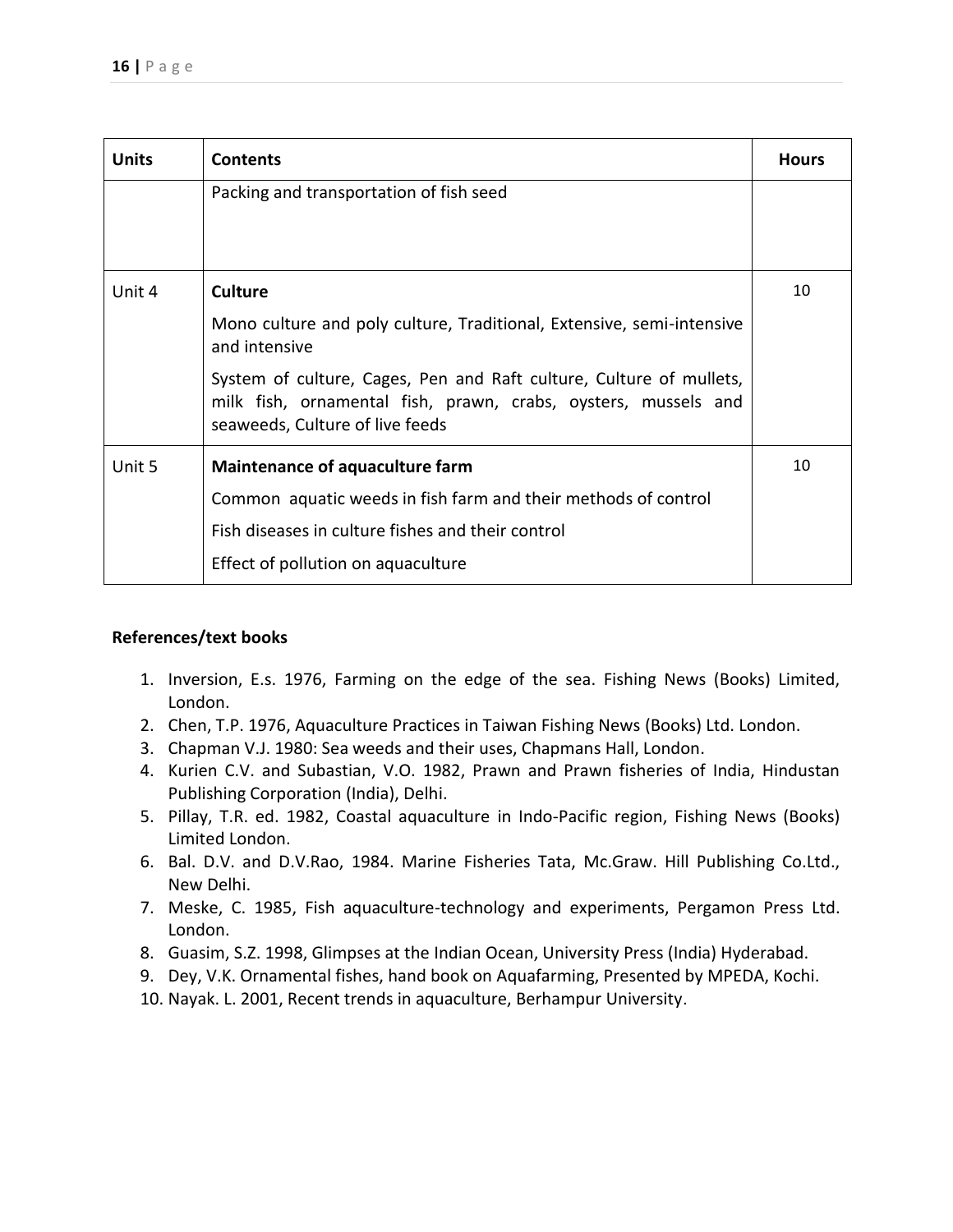# **Course Name:** Marine Biotechnology **Course No.:** MARB MPE6

## **Credits:** 04 04 **Core/Elective:** Elective

| <b>Units</b> | <b>Contents</b>                                                                                                                                                           | <b>Hours</b> |
|--------------|---------------------------------------------------------------------------------------------------------------------------------------------------------------------------|--------------|
| Unit 1       | Introduction                                                                                                                                                              | 10           |
|              | Marine biotechnology - History and its applications in marine biology                                                                                                     |              |
| Unit 2       | <b>Basics of genetic engineering</b>                                                                                                                                      | 15           |
|              | Plasmid and bacteriophages                                                                                                                                                |              |
|              | DNA isolation and cloning                                                                                                                                                 |              |
|              | Insertion of foreign DNA into host cell                                                                                                                                   |              |
|              | Recombinant DNA technology                                                                                                                                                |              |
| Unit 3       | <b>Marine natural products</b>                                                                                                                                            | 15           |
|              | Bioactive marine natural products - anti tumor compounds, anti<br>inflammatory / analgesic compounds, anti viral agents                                                   |              |
|              | Isolation of bioactive compound- liquid extraction, membrane<br>separation, chromatography                                                                                |              |
|              | Identification of marine bioactive compounds- IR, UV, NMR and mass<br>spectroscopy                                                                                        |              |
|              | Commercial development of marine natural products-Agar, chitin                                                                                                            |              |
| Unit 4       | Application of biotechnology in aquaculture                                                                                                                               | 10           |
|              | Induced breeding in marine organisms,                                                                                                                                     |              |
|              | In-vitro fertilization, cryopreservation,                                                                                                                                 |              |
|              | Chromosome manipulation in aquaculture - hybridization; Ploidy<br>induction;<br>Gynogenesis, Androgenesis and<br>sex<br>reversal<br>in.<br>commercially important fishes. |              |
| Unit 5       | Tools and techniques in marine biotechnology                                                                                                                              | 10           |
|              | RIA, ELISA, FISH, PCR Gene probes                                                                                                                                         |              |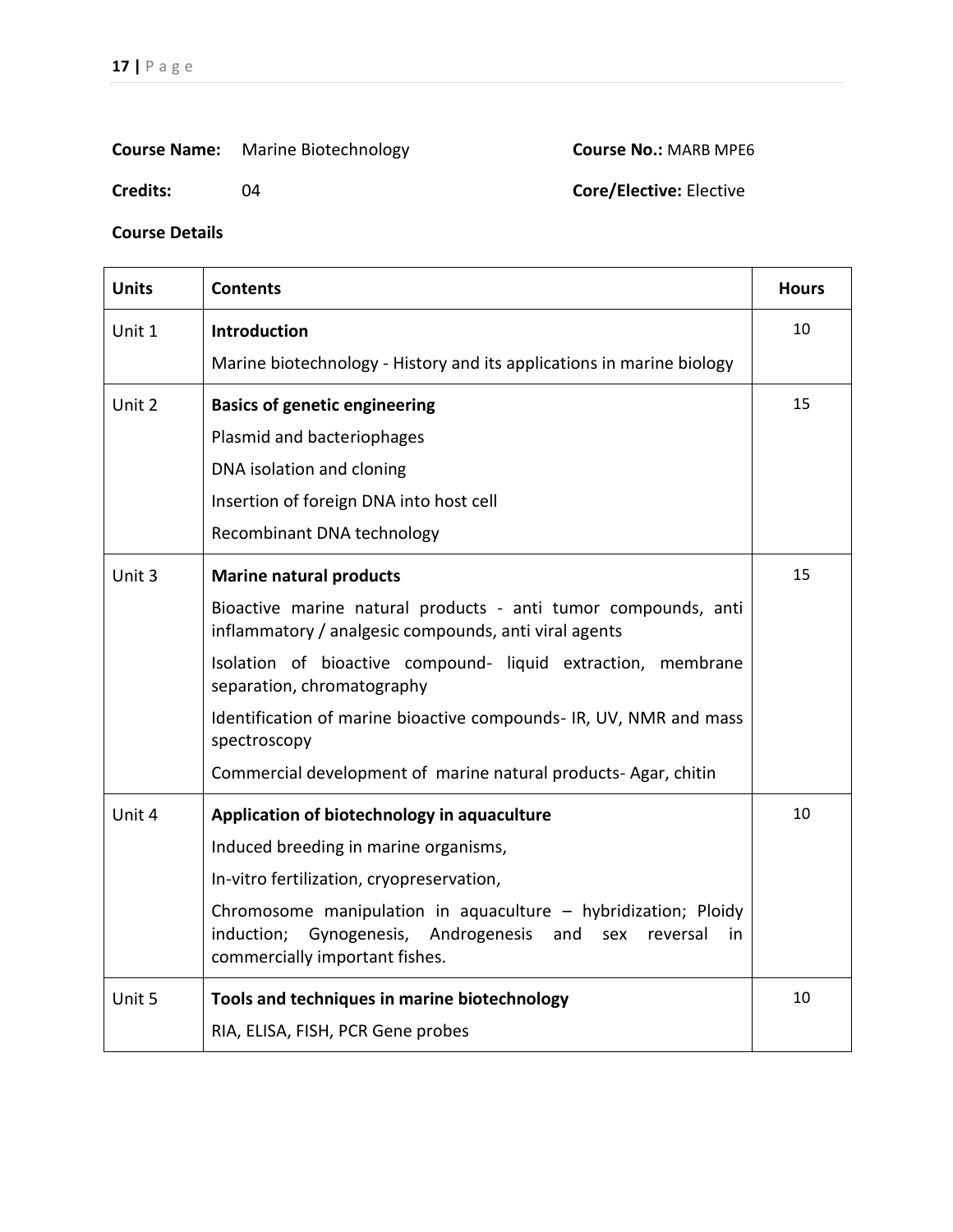- 1. Italy, E (Eds). 1998, New Developments in Marine Biotechnology, Plenum Pub. Corp.
- 2. Milton Fingerman and Rachakonda Nagabhushanam, 1996, Molecular Genetics of Marine Organisms, Science Pub Inc.
- 3. Y. Le Gal and H.O.Halvorson 1998, New Developments in Marine Biotechnology. Springer.
- 4. David H. Attaway, 2001. Marine Biotechnology, Volume 1, Pharmaceutical and Bioactive Natural Products.
- 5. Rita R. Colwell 1984. Biotechnology in the Marine Sciences (Advances in Marine Science & Biotechnology) Wiley Interscience.
- 6. Scheupr, P.J. (Ed.), 1984. Chemistry of Marine Natural Products, Chemical and Biological Perspectives. Vol. I III, Academic Press, New York.

|                 | <b>Course Name:</b> Marine Microbiology | <b>Course No.: MARB MPE7</b>   |
|-----------------|-----------------------------------------|--------------------------------|
| <b>Credits:</b> |                                         | <b>Core/Elective: Elective</b> |

| <b>Units</b> | <b>Contents</b>                                                                                                                                     | <b>Hours</b> |
|--------------|-----------------------------------------------------------------------------------------------------------------------------------------------------|--------------|
| Unit 1       | Diversity and distribution of marine microbes                                                                                                       | 10           |
|              | Ecology of coastal, shallow and deep sea microorganism - importance<br>and their significance                                                       |              |
|              | Diversity of microorganism - Archaea, bacteria, cyanobacteria, algae,<br>fungi, viruses and actinomycetes in the mangroves and coral<br>environment |              |
| Unit 2       | <b>Culture method and identification</b>                                                                                                            | 15           |
|              | Methods of collection of water and sediment samples for<br>microbiological studies                                                                  |              |
|              | Methods of isolations and culture of marine bacteria                                                                                                |              |
|              | Enumeration of marine bacteria by total and viable counts                                                                                           |              |
|              | Identification of marine bacteria by total and viable counts                                                                                        |              |
|              | Identification of marine bacteria based on their morphological,<br>physiological and biochemical characteristics                                    |              |
|              | Structure and biology of marine bacteria                                                                                                            |              |